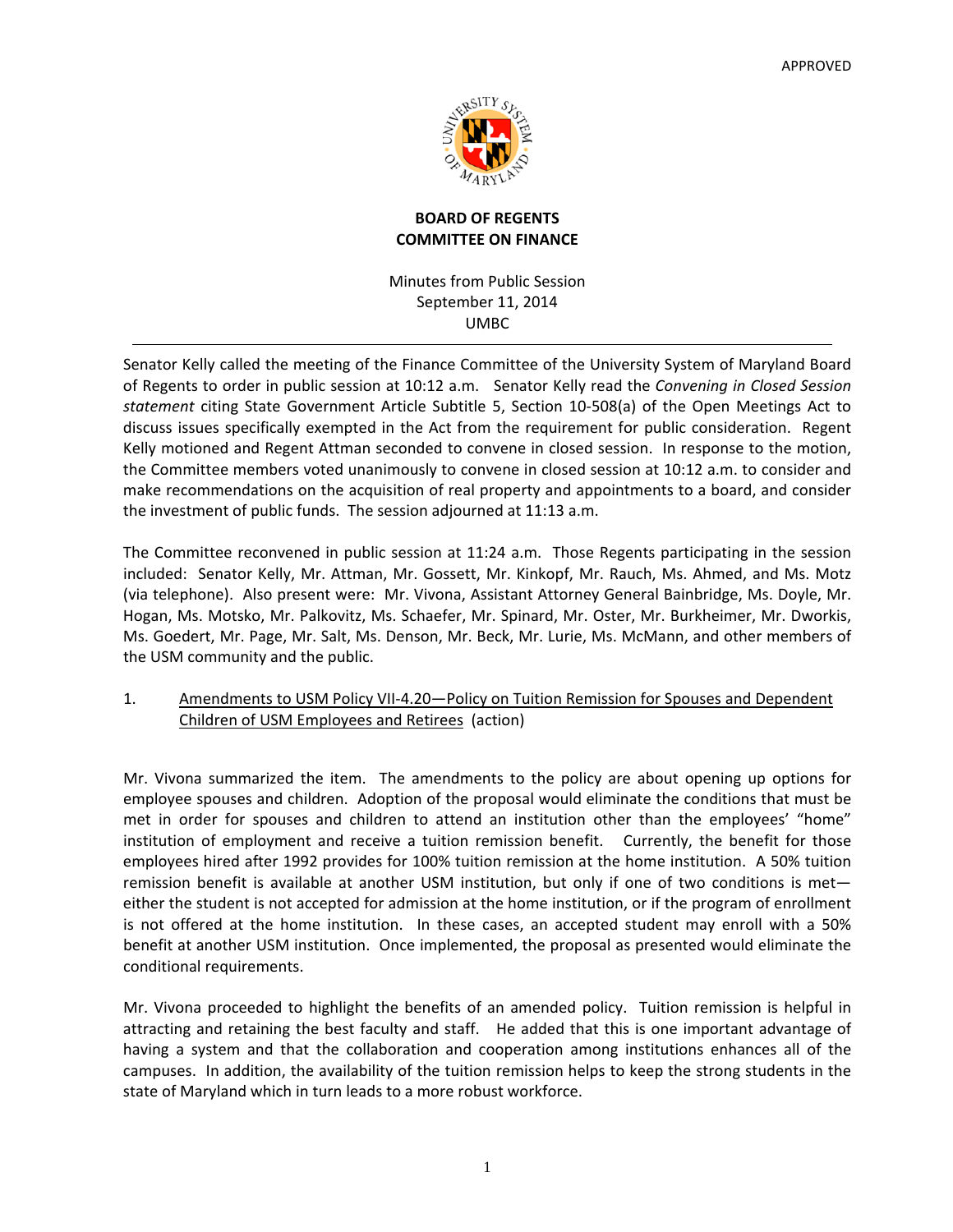Mr. Vivona then turned to address concerns of cost, which were raised earlier in the month during a discussion at the meeting of the Committee on Education Policy and Student Life. First, he commented on a \$250,000 cost estimate, which he thought was likely not accurate. He did add, however, there is sometimes a "coming out of the woodwork" effect. He explained that the USM takes a look at tuition remission in the context of program capacity and space availability. So, for instance, a "sending" institution could theoretically lose a student, if he/she goes elsewhere, but on the other hand that institution might then backfill with either a resident or non-resident student. He added that similar to many of the important initiatives of the System, the balance of trade as well as costs would be monitored. Mr. Kinkopf asked if non-resident employee families, such as those residing in Virginia, would be charged an in-state or out-of-state rate for the remaining 50% of the tuition. Ms. Goedert indicated that she would seek clarification on that point. While noting that the proposed policy appeared very student, faculty and staff friendly, Ms. Ahmed asked if the institutions involved understood that there is the potential for a financial impact. Mr. Vivona responded that the issue was raised and discussed with the presidents, along with the financial vice presidents, and there was complete consensus to proceed during the two rounds of review. He added that many believe it would be a very good recruitment tool.

## **The Finance Committee recommended that the Board of Regents adopt the proposed amendments to the USM's tuition remission policy for spouses and dependent children.**

(Regent Attman moved recommendation, seconded by Regent Ahmed, unanimously approved)

#### 2. Coppin State University: Sale of Property Known as the Hebrew Orphan Asylum to The Coppin Heights Community Development Corporation (action)

Mr. Vivona explained the University's request to sell three parcels associated with its Lutheran Hospital property to The Coppin Heights Community Development Corporation (CHCDC) for the development of a community health center. He noted a correction to the address of the largest lot as 2700 Rayner Avenue. The CHCDC plans to restore the facility and lease it to a local provider of health care. Mr. Salt pointed out that there are several conditions to be met prior to the execution of any sale. Importantly, CHCDC must sever its present ties to the University's foundation, thereby providing a legal and financial separation from the institution and the System. In doing so, the University and System would avoid any debt exposure or other liabilities for the project. Mr. Gossett voiced his agreement, adding that the entities should be completely separate, without interlocking directors or board members. He further went on to say that the Coppin report indicated that the institution should focus on education, and this action is in line with that charge. Ms. Ahmed noted that there are partnerships in place between the school and the CHCDC that benefit the students and it would be great to be able to continue these student partnerships. Senator Kelly inquired about the source of funding for the \$12.4 million restoration project. Mr. Salt responded that financing would be the responsibility of the CHCDC and the institution would not play a role.

**The Finance Committee recommended that the Board of Regents authorize Coppin State University to sell the Asylum Lots, as described, to The Coppin Heights Community Development Corporation for the purpose of developing a community health care facility; and, delegate to the Chancellor the authority to execute, after appropriate legal review, all documentation required for the disposition, consistent with applicable University System of Maryland regulations and policies and the terms described in the item. If this transaction cannot be successfully completed, the Clearinghouse process would continue anticipating marketing the property to find an alternative purchaser. In such an** event, CSU shall return to the Board for approval prior to any such transaction is executed. The